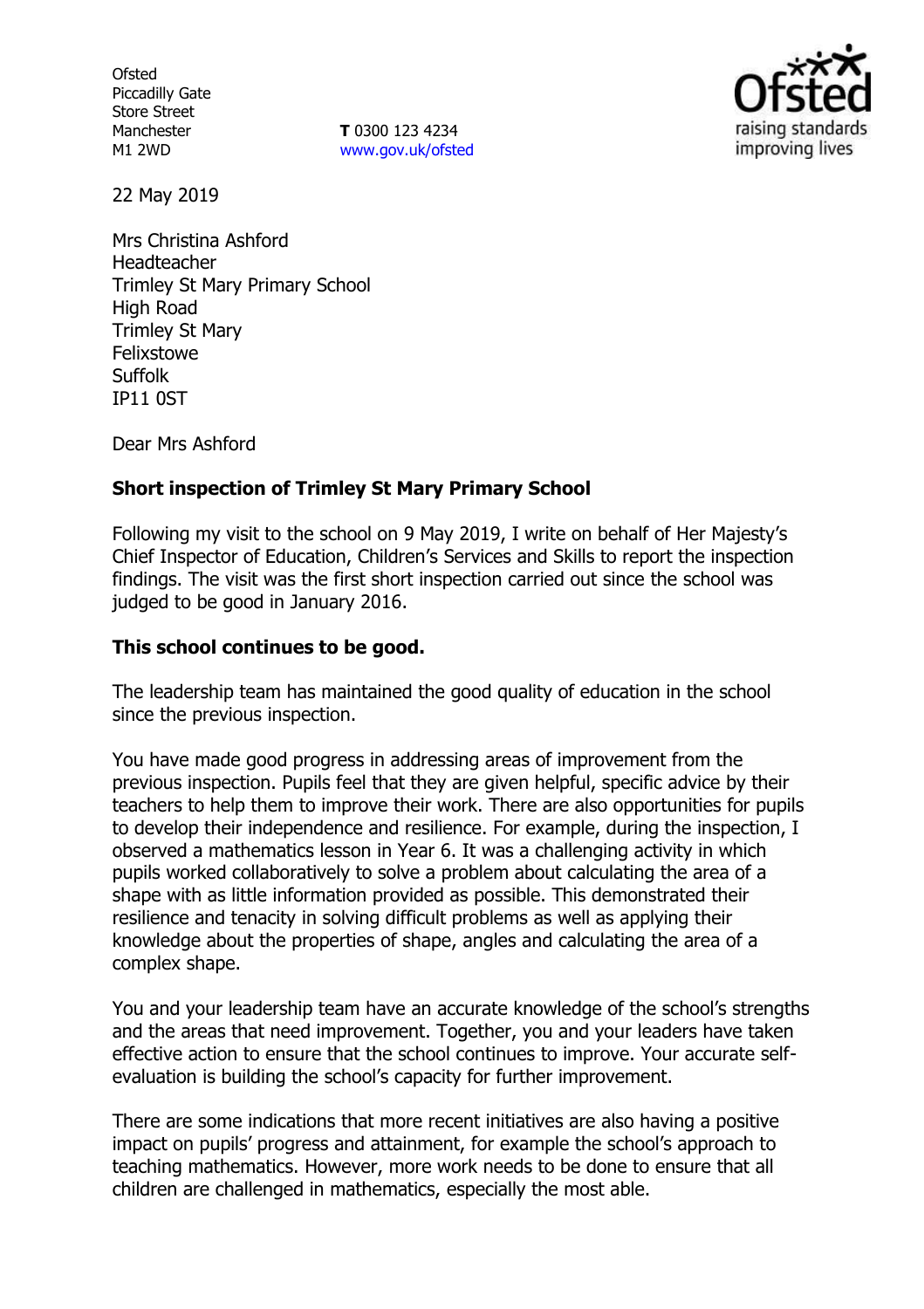

In the early years, children do not have sufficient irresistible mathematics activities to choose to complete independently.

Staff are proud to work at the school. They are committed to helping pupils do well. Parents are extremely positive about every aspect of the school and words such as 'nurture', 'encourage' and 'thrive' sum up the sentiments expressed on Parent View. The overwhelming majority of parents would recommend the school to others.

Governors know the school well and visit regularly to ensure that their statutory duties are met and that you are addressing the school priorities effectively. They use their detailed knowledge to offer you and your leaders good support.

# **Safeguarding is effective.**

Leaders and governors have ensured that arrangements for safeguarding are fit for purpose. Staff receive appropriate training so they understand how to keep pupils safe. You provide regular updates to keep staff informed. Records are well maintained and identify actions taken to address concerns. All of the appropriate pre-employment checks are carried out on staff and volunteers.

Pupils understand about keeping themselves safe and your staff teach pupils to keep themselves safe when online. Pupils understand what bullying is and explained that they were confident that if it happens it is resolved quickly and effectively by staff. Pupils said that they feel safe in school. They are confident that adults will do all that they can to ensure their welfare and well-being. Parents agree that their children are safe at school and well cared for.

# **Inspection findings**

- To ascertain that the school remained good, my first key line of enquiry was to find out how leaders had secured and were ensuring sustained improvements in pupils' achievement in reading, writing and mathematics.
- $\blacksquare$  I observed phonics teaching during the inspection and this was characterised by good subject knowledge, careful planning and lots of practice and repetition of essential sounds. The school has created three inviting libraries, including one outside, to promote a love of books and reading. Children are enthusiastic about books and many enjoy the weekly reading challenge. The outcomes for reading have improved significantly at the end of key stage 1 and key stage 2 since 2016.
- $\blacksquare$  Teachers have ensured that pupils have a good understanding of grammar, punctuation and spelling. Pupils use this knowledge well in their writing. Pupils are provided with many opportunities to write for different purposes and in different styles to improve the content. Pupils have personalised targets for writing on their 'blue bookmarks'. They use these well and therefore have a good understanding of what to do next to improve their writing further. Evidence in pupils' books across the school shows that they make good progress in their writing skills. The standard of handwriting is also good throughout the school.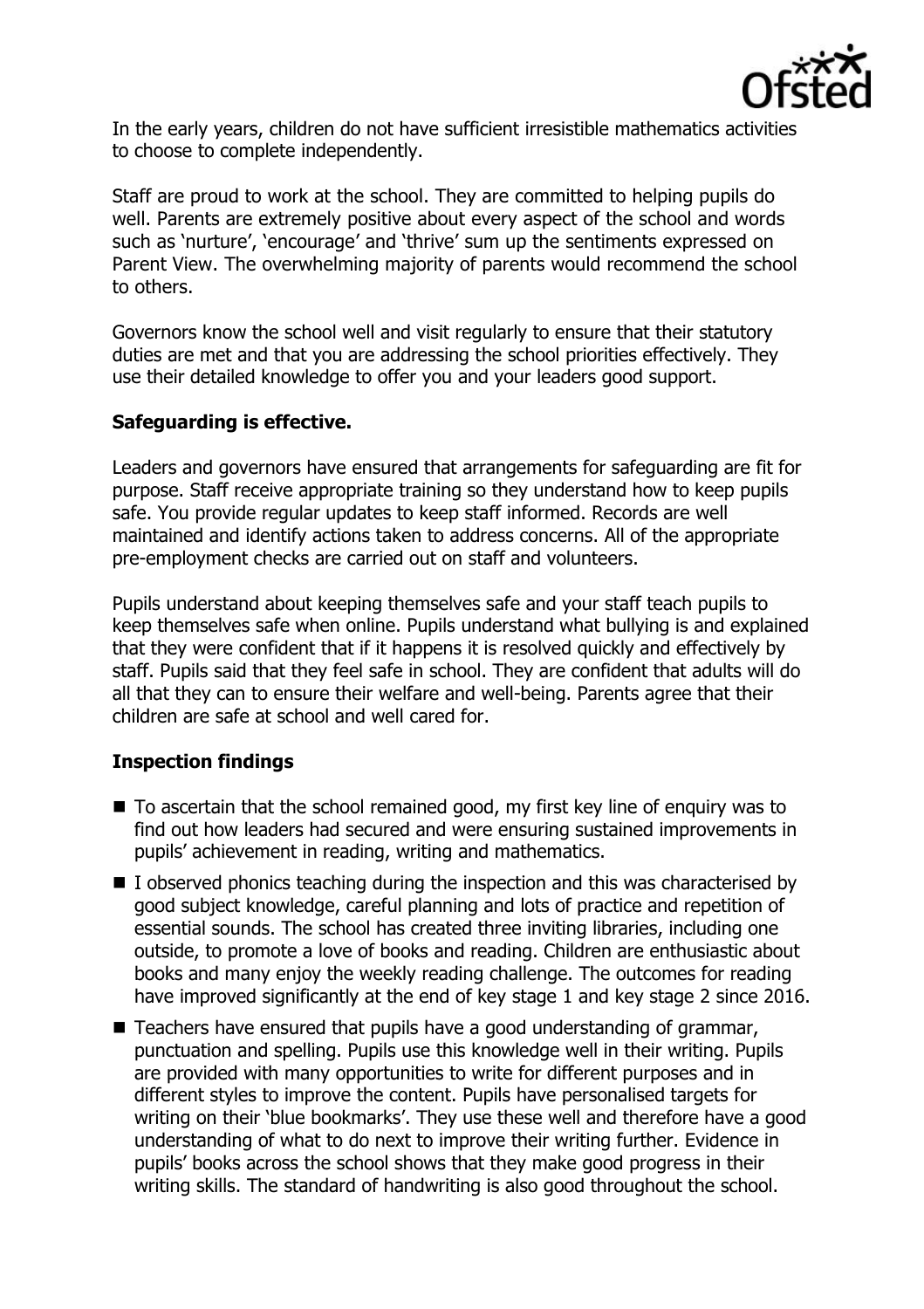

- Although results and progress in mathematics at key stage 2 have improved from being below the national average in 2016 to being broadly in line with the national average in 2018, you and the governors have identified improving progress in mathematics as a key part of the school's improvement plan. You embarked on a programme of staff training to improve the teaching and curriculum for mathematics. There is now a consistent approach from Year 1 to Year 6, resulting in a greater retention of knowledge and understanding by pupils. Pupils' books show that they calculate numbers very well and have a firm grasp of addition, subtraction, multiplication and division. They think through their work carefully and find correct answers to tricky calculations.
- **Pupils are now making good progress because of improved teaching and** learning. However, there is not enough challenge for the most able pupils or use of reasoning skills in mathematics lessons.
- $\blacksquare$  I also sought to establish the breadth and richness of the curriculum and to find how leaders ensure that all pupils develop appropriate knowledge and skills to make good progress through the wider curriculum.
- The school offers a broad curriculum, teaching all the required subjects, and leaders have given careful consideration to its content and organisation. Pupils are encouraged to approach their work 'as a scientist', 'as a historian' or 'as an artist', but the curriculum has not always been planned or sequenced in a way that cumulatively builds essential subject knowledge and skills. You have recently started work to identify the knowledge and skills to be taught in each year group to ensure that pupils make good progress in all subjects.
- Other lines of enquiry centred on attendance and behaviour in school. In 2017/18, the rate of attendance was below the national average compared with similar schools. The rate of persistent absence was also worse than the national average. You shared information about the attendance of individual pupils. This showed that the relatively high persistent absence rates were due to the absence of a small number of pupils.
- You have robust procedures to follow up absence and to encourage all pupils to attend regularly. Good attendance is recognised in celebration assemblies and rewarded. The school monitors the attendance of all pupils closely and makes timely contact if attendance continues to slip. Because of actions taken, current attendance overall has improved and is in line with the national average. Leaders continue to work hard to communicate the link between attendance and achievement in school to pupils, parents and carers.
- The rate of fixed-term exclusions has reduced significantly since 2016/17. During the inspection I noted that in class pupils are settled, learn well and respond readily to adult direction. School records show marked improvements in the quality of behaviour of pupils highlighted as struggling with their social, emotional and mental health needs. This is as a result of the support and intervention provided. Every pupil I spoke with told me that pupils are well behaved at the school. The majority of parents who responded to Parent View also agreed that the school makes sure that its pupils are well behaved.